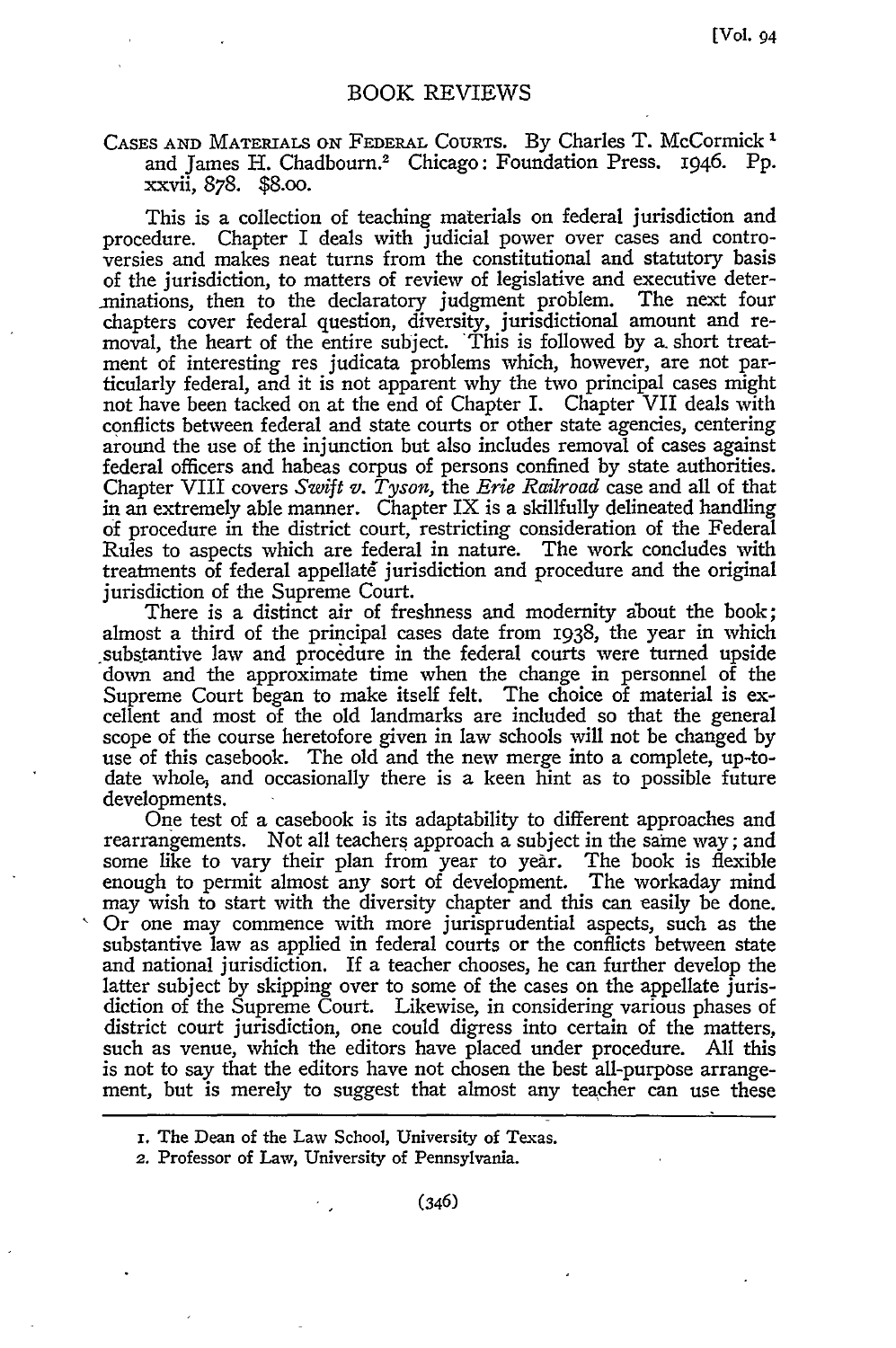materials according to his own plan of development without taking the whole book to pieces.

In the reviewer's opinion, however, the most praiseworthy feature of the book is neither the excellent choice of materials nor the sensible general arrangement of them but rather an extremely skillful job of editing. Here are editors who edit and do not emasculate, who cut paragraphs and sentences from lengthy opinions but preserve the essential arguments and above all the facts of the cases. Here are editors who select the vital statutes and the most worthwhile articles, notes and collateral cases to quote or cite. "Turn to the article of the Constitution **. .. "** says Chief Justice Marshall on page four of the casebook and one has only to turn to page two to find it. This is illustrative of how the written-law sources have been inserted at the proper places throughout the book. Most of the chapters begin with the key federal statutes but when appropriate the editors commence with a ground-breaking case, a note of their own composition, or an excerpt from Bunn's good little book.<sup>8</sup> There is nothing revolutionary, nor indeed new in all of this; rather it represents an intelligent use of established techniques and a rare understanding of the functions of editors.

**A** most important phase of editing a casebook is to see that the result is of proper length. Few casebooks are too short, many are much too long, and others maintain due bounds only by omitting important topics entirely or summarizing them by notes. To take care of the teacher who is able to go rather fast, a casebook should contain about ten or fifteen per cent more materials than the average teacher will cover. The editors have hit it about right. The 19o principal cases are probably just a little more than the average teacher will cover in the usual course of thirty or so lectures. Perhaps some omissions can be made in the chapter on procedure in the district court though most of the materials on venue, process, parties and joinder are musts and are necessary to round out the picture of the jurisdictional matters in Chapters II to V. If cutting must be done, probably the materials on original jurisdiction of the Supreme Court must go, only because the exercise of that jurisdiction is a small part of the Supreme Court's activity and a mere infinitesimal fraction of the work of the federal courts as a whole. At first consideration one wonders whether this topic deserves eight per cent of the book's space but, if the subject is to be covered at all, there is probably not one of the ten cases selected which one would omit.

There seems to be nothing in the book on the rather important problems of federal jurisdiction-or lack of jurisdiction-over matters of probate, administration and domestic relations.

Perhaps *Hepburn and Dundas v. ElIzey* (p. **14o)** could have been omitted in view of the quotation from it which occurs in the next case, holding constitutional the statute which extends jurisdictional diversity to citizens of the District of Columbia. The reviewer regrets that the allegation of jurisdiction in Form 2 of the Rules of Civil Procedure was not inserted at page **137** instead of merely being cited. He questions also the frequent use of the unanswered note problem with case citations (pp. 146, i6o, **171,** *246,* **25o,** etc.). The answer could usually be supplied with no space consumption and a brief statement of the rationale would often take only an additional line or two. Of course a teacher would like to have his students study the cited cases, but do they often do this either with or

**<sup>3.</sup> BUNN, JURISDIcTION AND PRACTIcE** OF **THE COURTS OF THE UNIrz) STATES (3d** ed. **1927).**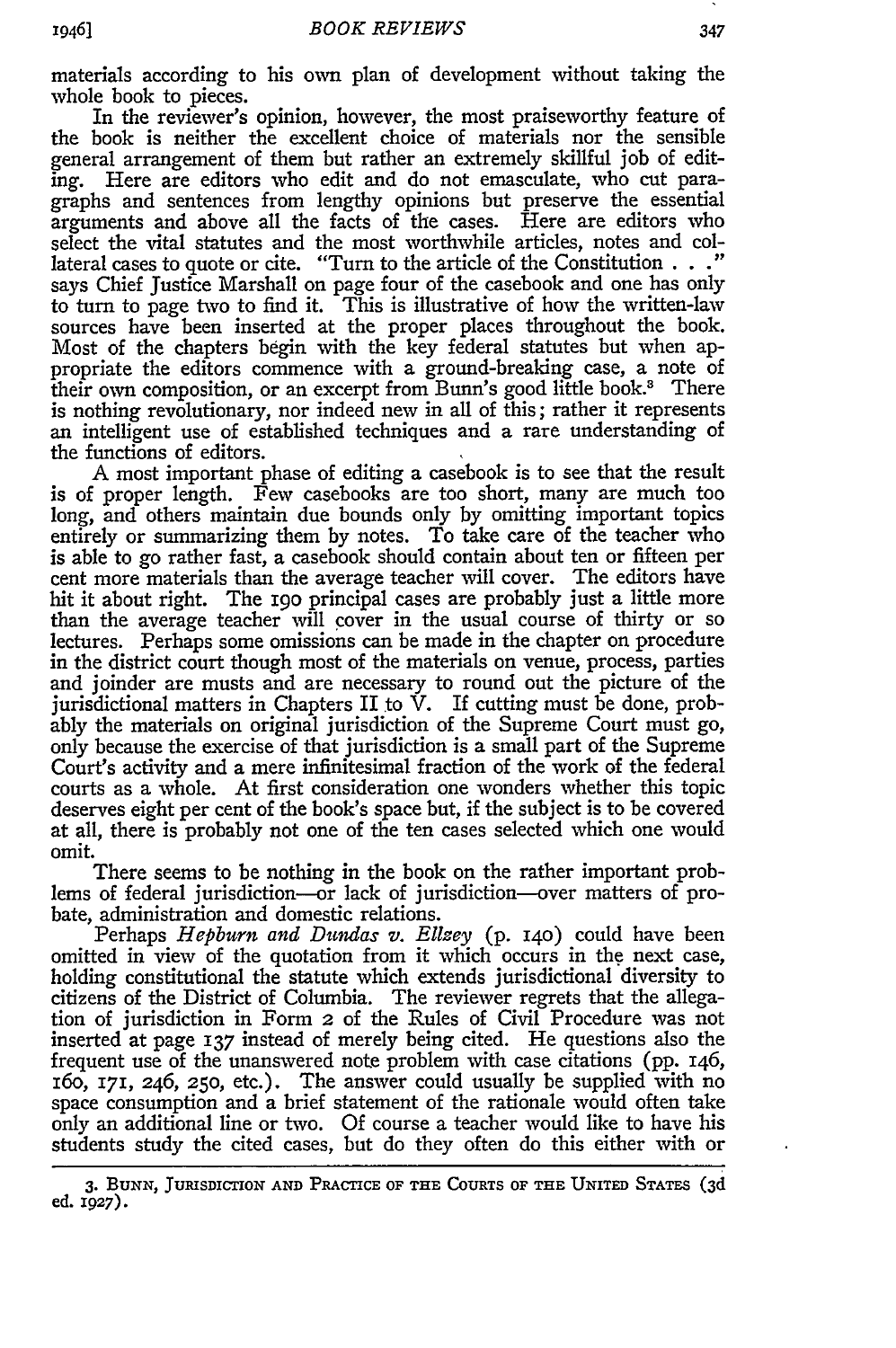without professorial prodding? Would giving the answer discourage a reading of the cited-cases? The reviewer's hunch is "no" as to both of these questions, and that the unanswered problem is justified only in occasional instances where the answer lurks in the principal case, or where the citation, while it throws some light on the problem, is not conclusive.

The matters just mentioned deal with minutiae and probably indicate peculiarities of the reviewer rather than any failing of the book under review. Clearly this is the best casebook in the field. Furthermore, Professors McCormick and Chadbourn have done a model job of editing which will be an example for editors of future casebooks in any field.

*Thomas E. Atkinson.t*

## INTERNATIONAL LAW. Volume One. **By** Georg Schwarzenberger.1 London: Stevens and Sons, Ltd. 1945. Pp. xliv, 645.  $\dot{\mathcal{L}}$ 3.

Treatises on international law have traditionally followed a stereotyped pattern, usually constructed .upon a basic division of the subject into the law of peace and the law of war, in which little is added to what others have already written or in which the maximum contribution of a new author consists in assembling the latest evidence (in jurisprudence, diplomatic practice, and the teachings of publicists) of what he conceives a particular rule of law to be. It is obvious that this deductive method of presentation, which uses State practice and the decisions of domestic and international courts to illustrate alleged abstract principles and which involves a more or less subjective analysis of legal materials, may not always afford a reliable barometer of what international law really is, though it may, of course, portray a given scholar's reflections on what the law should be.

It is freely predicted that to practitioners and students accustomed to this orthodox methodology of authoritative writers, Schwarzenberger's treatise will prove a revelation and a fresh stimulus to a subject on which too many unoriginal texts have already been published. It is a completely new approach. In Volume I, the author has provided us for the first time with a work which follows no *a priori* concepts of what constitutes the law of nations, but **by** the use of the inductive method familiar to Anglo-Saxon lawyers builds up a systematic picture of that law on the basis of what international courts and tribunals actually have done. This first volume the remaining two volumes are yet to appear-contain a complete survey of the jurisprudence of the Permanent Court of International Justice and the Permanent Court of Arbitration. Points not sufficiently dealt with in that jurisprudence are covered **by** incorporating representative awards of bilateral tribunals, mixed claims commissions and the mixed arbitral tribunals. He who searches for multiple citations to other writers in the notes to support propositions set forth in the text, will seek in vain; for what Professor Schwarzenberger has woven for us is a magnificent fabric of primary source materials of the highest authority. If additional text references are desired they can be found in such reliable standard works as Oppenheim<sup>2</sup> and Hyde.<sup>8</sup> It is the author's purpose to publish two comple-

**I** Professor of Law, New York University School of Law.

**I.** Sub-Dean of the Faculty of Laws, University College, London.

**<sup>2.</sup>** INTERNATIONAL LAW (6th ed. **194o).**

**<sup>3.</sup>** INTFRNATIONAL LAW *(2d* ed. 1945).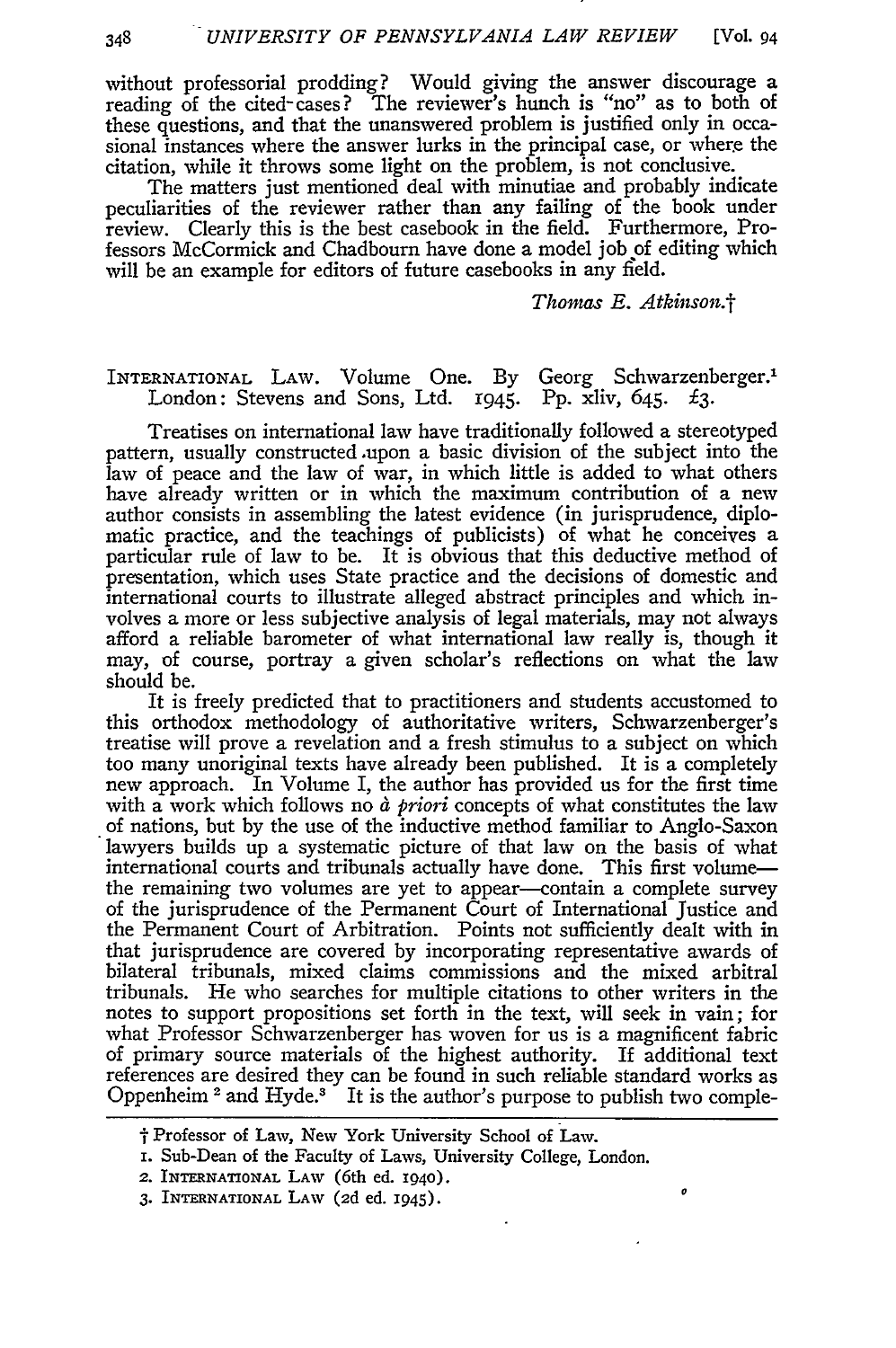mentary volumes utilizing the same legal technique, one dealing with British diplomatic practice and treaties, and the other with international law as applied by courts within the British Commonwealth and Empire. Volume II presumably will undertake for the literature of Great Britain one of the functions which Hyde's work has ably performed for that of the United States. Each of the remaining volumes, as is the one here reviewed, will be complete in itself.

Volume I ("International Law as applied by International Courts and Tribunals") consists of seven major parts dealing with the Foundations of International Law, International Personality, State Jurisdiction, Objects of International Law, International Transactions, War and Neutrality, and the Law of International Institutions. In this enumeration alone a departure is apparent from the usual practice of writers to adopt as major topical divisions such headings as nationality, territory, and treaties. The sub-headings under this seven-fold enumeration further evidences the author's originality of design. Thus under "Objects of International Law" are treated "territory," "land frontiers," "maritime frontiers and the high seas," "individuals" (which includes a development of the law of nationality) and "business enterprises and ships."

In appraising and synthesizing the decisions of international tribunals, Professor Schwarzenberger has done a superb job. He has brought together a mass of material covering a wide variety of points which would require long hours of labor for a lawyer to ferret out *de* novo, and which he has boiled down into highly readable form without an accompanying loss of perspective. The author's painstaking and accurate research, his sound evaluation of propositions laid down in the cases, combine to make this volume an indispensable tool that will long be cherished throughout the profession. It is a lasting tribute to his faith in the future of an international society based upon law that this work was carried to fruition during a time when the defenders of that society were engaged in a terrible struggle which threatened to destroy both themselves and the system for which they stood.

*Alwyn V. Freeman.t*

حبار

AMERICAN FOREIGN POLICY, 1776-1946. By Edwin M. Borchard.<sup>1</sup> Indianapolis: National Foundation Press. 1946. **Pp.** vii, *69.* \$I.OO.

This small volume has been published **by** a foundation whose purpose is to extend a knowledge of the fundamental principles and concepts of American government, with a view of making available to the average citizen an authoritative statement of what American foreign policy has been, in order that he may "be better informed and qualified to discuss and evaluate the current problems of international relations which are now more than ever of great import and which affect the life of every citizen." It is, therefore, the view of a specialist in the field, prepared for laymen, **by** an outstanding authority in foreign policy and the international field.

In times like the present, this a job worth doing. It is a difficult undertaking, but it has, on the whole, been well done. The difficulty arises

**<sup>&</sup>quot;** Member of the Detroit Bar. Assistant Legal Adviser, Department of State. i. Justus S. Hotchkiss Professor of Law, Yale University.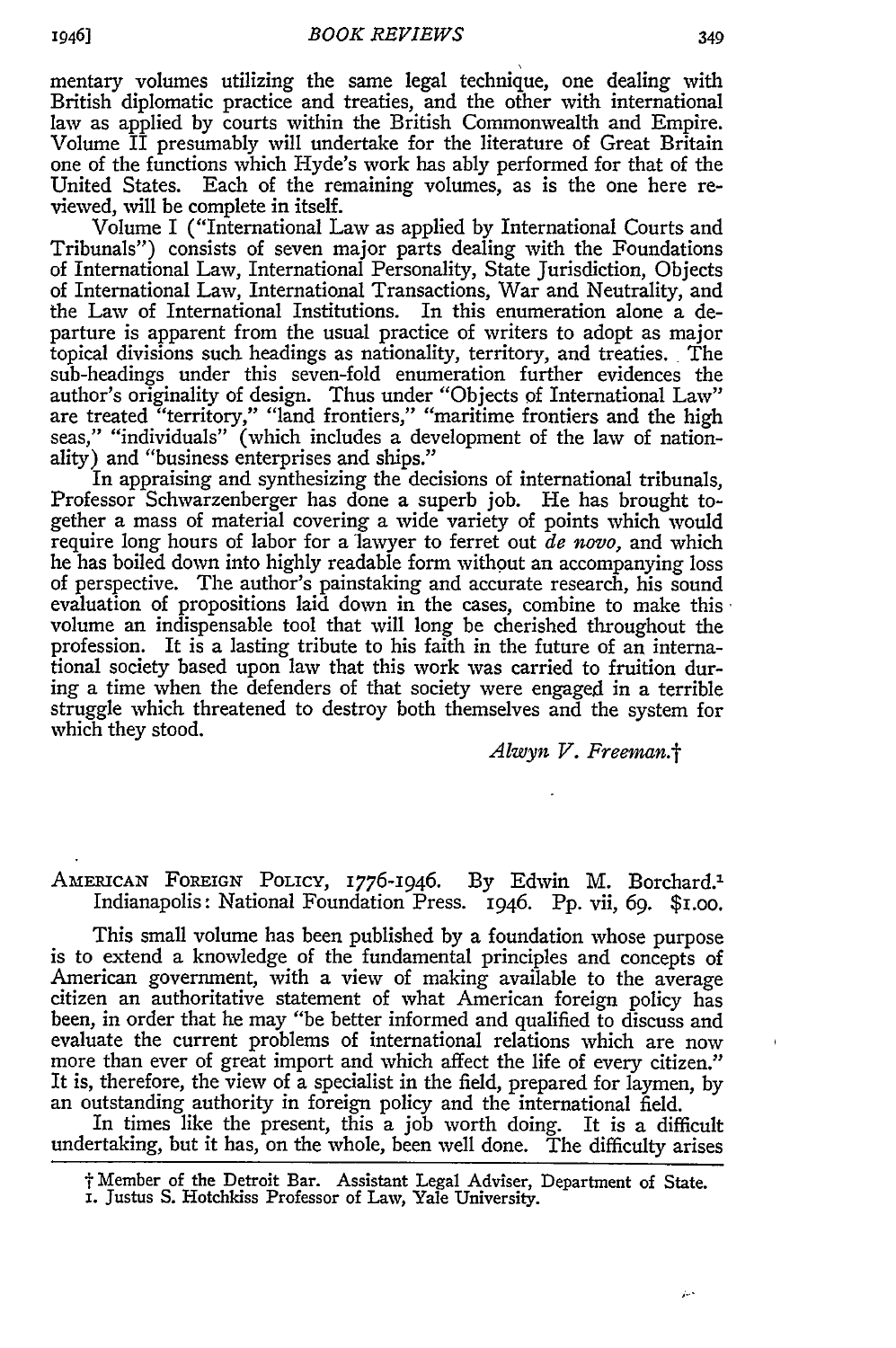both from the effort to compress the material on such a'complicated topic without distorting some of the important issues involved, and from the fact that Americans have never been accustomed to thinking in international terms, that they have never had any long-range foreign policy that was clearly defined. Americans have, as a people, tended to shrink from the establishment of objectives, preferring rather to live, for the most part, from day to day, dealing with specific problems as they have arisen. In doing this, however, there have been some elements of consistency, and it is with these elements that Professor Borchard's little book is concerned.

The discussion is in three parts, the first of which presents a kind of thumb-nail sketch of a dozen different principles and policies to which the nation has shown some consistent attachment over a period of time-such items as neutrality, de facto recognition, freedom of the seas, arbitration and the peaceful settlement of disputes, et cetera. The list seems reasonably complete and, in most respects acceptable. The Monroe Doctrine is not a policy, however, but a collection of no less than three different policies -non-intervention by the United States in Europe, non-interference by Europe in America, and opposition to the extension of European forms of government on American soil.

More attention might have been given our supposed isolationism. The fact is that we have talked about isolation for home consumption, and have freely practiced participation in world affairs a good deal of the time at least when it served our purposes to do so. One might almost contend that isolation was largely a myth, rather than a reality, as witness the elimination of the Barbary pirates, Perry's mission to Japan, our intervention in the Philippines, our insistence upon the open door in China, and many other instances. Our unwillingness to participate in the League of Nations was largely in the nature of an exception to our usual policy, and was due much more to a clash of personalities than to any real opposition to international cooperation. It may be contended, in fact, that the American policy has been one of cooperation, without alliances, and without assuming a continuing responsibility, reserving always unto ourselves the right to decide our policy in each individual case, as it might arise.

Part II considers the change in foreign policy that has developed since World War I, while Part III deals with the current situation. The distressing aspect of such an analysis as this book contains is the fact that so much of what appears in Part I does not fit into the picture in Part III. In the past, Americans, like the British, have been inclined to "muddle through." In the new world of science, in which no major power can afford to take that chance, the people of this country seem not too well prepared to do anything else.

The book is short and easy to read; from the point of view of its manufacture, it is attractively put together. In so small a volume, the absence of an index is excusable, but considering the purpose of the book, the same cannot be said for the absence of any guides to further reading. It was neither necessary-nor perhaps desirable-that the text be heavily documented, but certainly, if it achieves its purpose, the average citizen who reads it is likely to want to explore further some aspects of the subject. Such a citizen might well have been given leads to a few of the better books on each of the principles and problems discussed.

*W. Brooke Graves.t*

٠c,

t Visiting Professor of Political Science, Bryn Mawr College.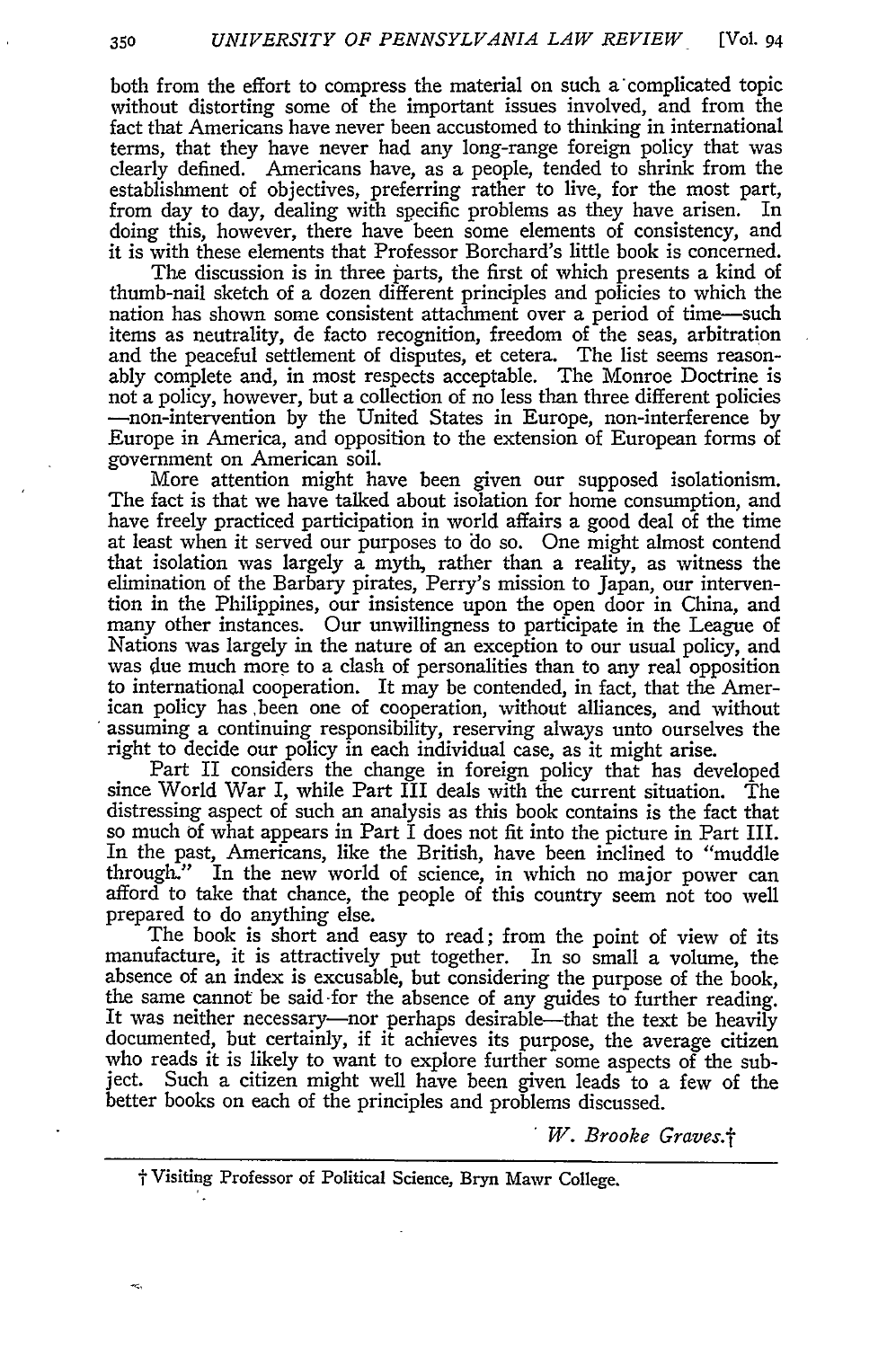INTERNATIONAL CARTELS. By Ervin Hexner.1 Chapel Hill: The University of North Carolina Press. 1945. Pp. x, 555. \$6.oo.

In the fields of law, economics and government no study provokes greater interest today than that of the "competitive system" versus the "managed economy." Obviously, both systems operate within a legal framework: the England of, say, 185o, and/or the United States of, say, i87o, perhaps best illustrate the legal framework of a basically competitive economy; the England of today, perhaps, best illustrates a major effort at a partially managed economy whilst attempting to maintain the personal freedoms traditionally associated with "the rights of Englishmen." Too many of us think entirely in terms either of "competition" or a "managed economy," failing to take cognizance of the truly phenomenal changes that have occurred during the past half century many of which point directly to a "mixed economy."

Perhaps the greatest virtue of Professor Hexner's book is that it opens up the vast complex of affairs that, for lack of a better term, we call "International Cartels." The book makes crystal clear that we do not today live in a wholly competitive business world. And, further, that it is the business men themselves that have created, at least in part, these impediments to the free flow of goods and services through the international lanes of commerce. The business men were reacting, however, to the forces of competition as they existed antecedent to the imposition of cartel controls.

The book can be broken down into three parts: the first comprehends a statement of the problem and a general analysis; the second, case studies based on most of the leading commodities entering into international trade; the third part-appendices--contains some selected documents, mainly cartel agreements from diverse industries and combinations of countries. An excellent and accurate, though limited, understanding of the subject can be obtained from a reading of the first **175** pages which make up the general analysis.

According to Professor Hexner, a cartel is "a voluntary, potentially impermanent, business relationship among a number of independent, private entrepreneurs, which through co-ordinated marketing significantly affects the market of a commodity or service."<sup>2</sup> It is necessary that there be several independent private enterprises, that the co-ordinated behavior significantly affects the pricing and volume characteristics of the market for the commodity or service, and that the purpose of the potentially impermanent arrangement must be direct or indirect advantage to the participants. Thus a cartel is not an arrangement between governments nor between one government and private enterprisers in its own or another country. Government agreements may create a legal *milieu* in which cartels will germinate; they may in effect drive private business into an international cartel; but governments *per se* are not eligible for membership in Professor Hexner's cartels. This is an excellent place to draw the line for scientific purposes. Future studies in this field will do well to follow exactly the nomenclature, used by Professor Hexner and find a new term for intergovernmental arrangements having to do with the production and marketing of economic goods and services.

A cartel is a vastly different arrangement than the complete control represented by amalgamation or any other form of corporate union. Pro-

**i.** Professor of Political Science and Economics, University of North Carolina.

<sup>2.</sup> Page 24.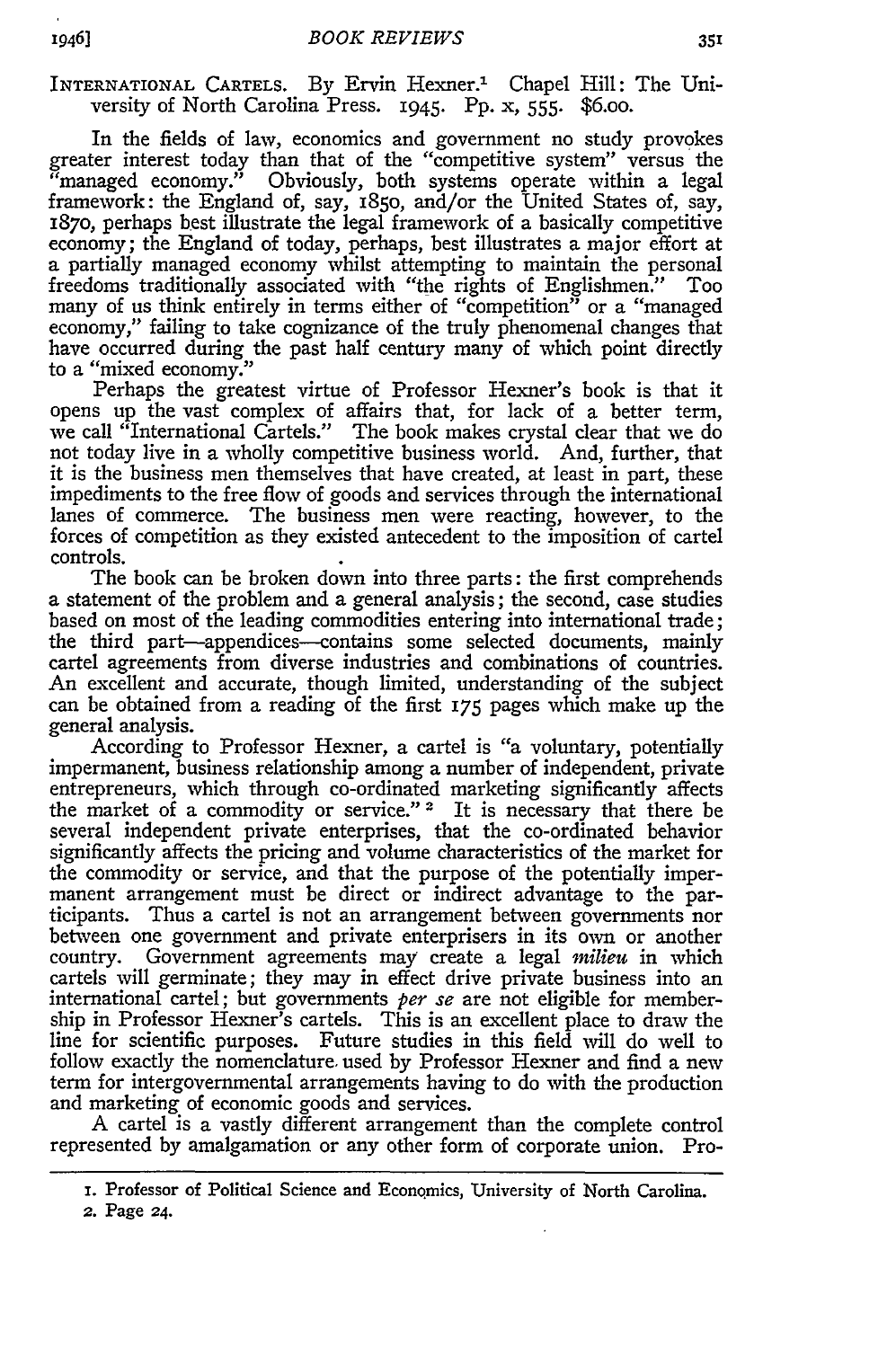fessor Hexner's study shows that the nature of most cartels is centralized management of certain but not all economic functions. The cartel management often is fluid depending in most cases upon the financial and economic power of the participating units (sometimes with the political power of their governments playing a part in the distribution of effective control over the affairs of the cartel).

Most Americans are more or less instinctively critical of cartels. Having had many unfortunate experiences with domestic monopolies on a nation wide scale since Civil War days the intense opposition to cartels by most Americans can easily be understood. An additional factor reinforcing this view is the over all intense belief on the part of most Americans in the so-called "American System" of competitive business conducted within the framework of a political democracy. Professor Hexner does not accept the traditional American position. Cartels *per se* are assumed to be neither good nor bad.

Professor Hexner discussed at considerable length the view that cartels are the source of much of the world-wide restrictionism of today. Undoubtedly restrictionism does exist and leads to a reduction in production with deleterious consequences to standards of living throughout the world. All this Professor Hexner admits. But the pivotal question asked by our author concerns the most likely alternative form of social organization. In Professor Hexner's view too many people assume that in the absence of restrictive cartel arrangements orderly co-ordination of the world's economic resources would be brought about solely through the forces of competition. As Professor Hexner says: "Although it is probable that in the majority of cases a permanently competitive market would result (assuming a fair elasticity of demand) in a larger volume of international trade, it would be most useful to support this assumption by extensive factual investigations. The mere fact of restriction does not necessarily mean that in the absence of restriction the volume would be greater or that prices would in the long run be lower. In addition, the absence of express restrictions of the cartel type may result in a much more obnoxious monopolistic situation." **3** Again, "As far as the cartel introduces stability into its price and production policies, it may promote certainty instead of uncertainty, and as far as these policies modify the effects of the business cycle, the consumer may benefit." 4 Thus Professor Hexner pleads for more light on the subject and more understanding before definite conclusions are reached concerning the effects of restrictionism as practiced by most international cartels.

Another of the most important aspects of the international cartel question is the political issue.

In this country the general attitude of the government toward monopolies is well settled as expressed in the Sherman anti-trust law. The political attitude is developing along the lines that international cartels are the handy men of war-mongers, especially when they are German. This attitude was expressed in a letter of September 6, 1944, from President Franklin D. Roosevelt to the then Secretary of State, Mr. Cordell Hull, as quoted by Professor Hexner in his appendix VI.5

**3.** Page **52.**

4. Page 55.

**5.** Page 4o6. "Unfortunately, a number of foreign countries, particularly in con- tinental Europe, do not possess such [an American] tradition against cartels. On the contrary, cartels have received encouragement from some of these governments. Especially is this true with respect to Germany. Moreover, cartels were utilized by the Nazi as governmental instrumentalities to achieve political ends. The history of the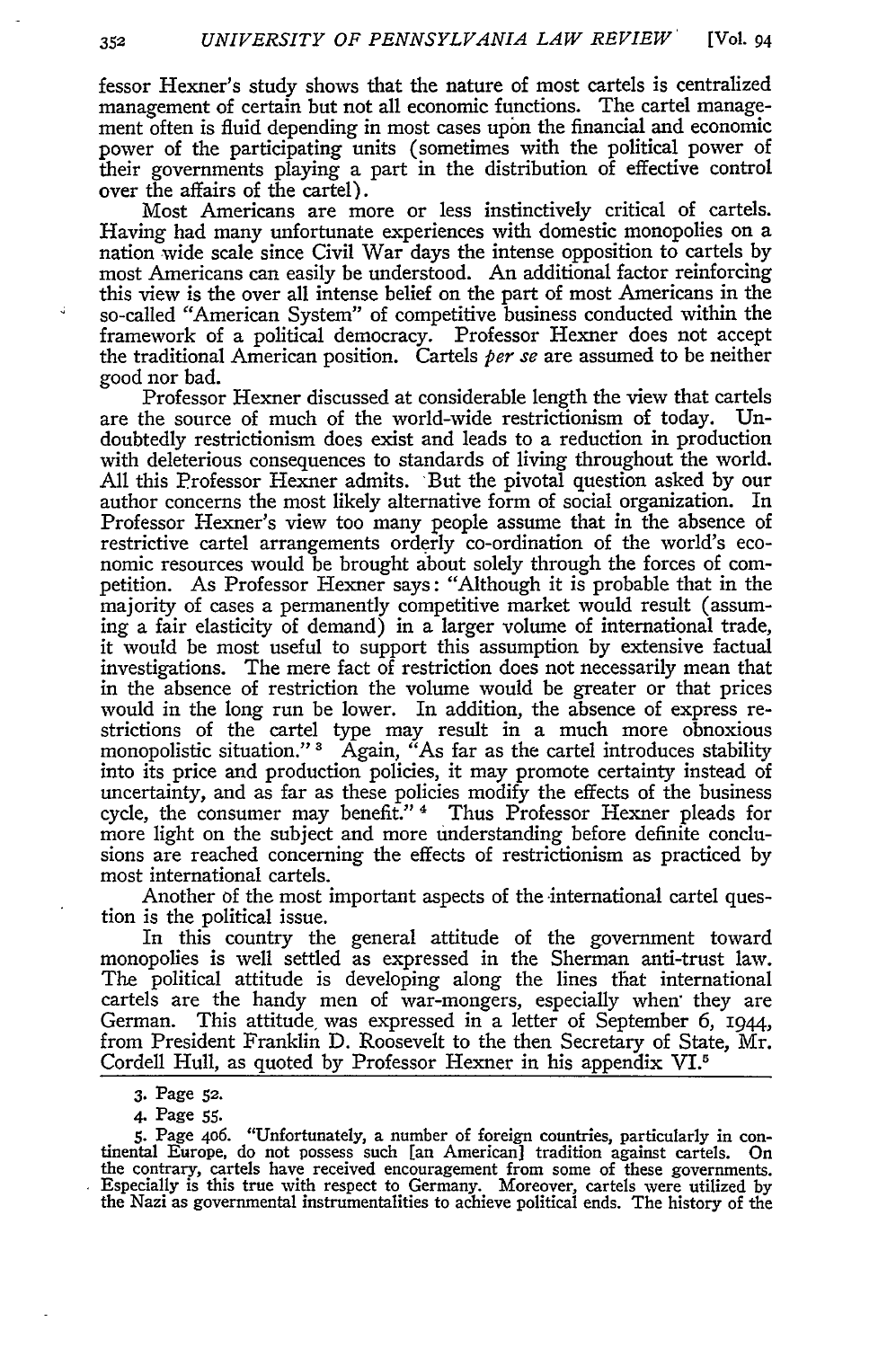One can hardly refuse to admit that international cartels are institutions of power, and naturally the State as the supreme institution of coercive action will make use of all other collective organizations when the existence of war makes strengthening of the State imperative. One can not deny that Farben and most all other international cartels were used by the Nazis in their struggle for power; but did they not use everything in Germany in like manner?

The fact that our supreme coercive institution—the State—decides to use any and all other institutions it can lay its hands on in the struggle for power-labor organizations, domestic banks and international cartelsdoes not necessarily condemn these institutions *per se.* But it does lay upon us the necessity of ascertaining the ease or reluctance with which the State took over effective control of the institutions-private or semiprivate-which go to make up the social and business fabric of the country. Professor Hexner does make this separation and one is tempted to believe that the American view is a too hasty condemnation of the cartel without adequate information as to the resistance expressed to the constantly enlarging demands for power by the Nazi hierarchy.

Prior to the appeasement period (1934-39) little was known in America concerning international cartels. During that period and the war period succeeding it, American opinion has reacted violently against international cartels largely because of the political connection between the cartels and the German state. The big business men of Germany have been singled out for condemnation second only to that of Hitler. Is this a manifestation of the common impulse to find a whipping boy? Professor Hexner's plea is to study the international cartel on the basis of its economic merits and faults, realizing that the coercive power of the state is supreme over all private and semi-private institutions and that how it is to be used is essentially a political issue.

In the opinion of this reviewer, Professor Hexner's book is an eventempered exposition of the cartel movement. The subject is treated *in extenso,* advantages and disadvantages are marshalled in full strength. Cautious criticism with a strong undercurrent of the inevitability of the cartel is the *leitmotiv.* It is good reading for a 1946 American. It is, essentially, a European treatment of a World Problem. Undoubtedly, the future will develop along lines giving due consideration to the European as well as the American attitude regarding the international cartel.

*Grover A. I. Noetzel.t*

 $\circ$ 

use of the I. G. Farben trust by the Nazi reads like a detective story. Defeat of the Nazi armies will have to be followed by the eradication of these weapons of economic warfare. But more than elimination of the political activities of German cartels will be required. Cartel practices which restrict the free flow of goods in foreign com- merce will have to be curbed. With international trade involved, this end can be achieved only through collaborative action by the United Nations." t Associate Professor of Economics, Temple University.